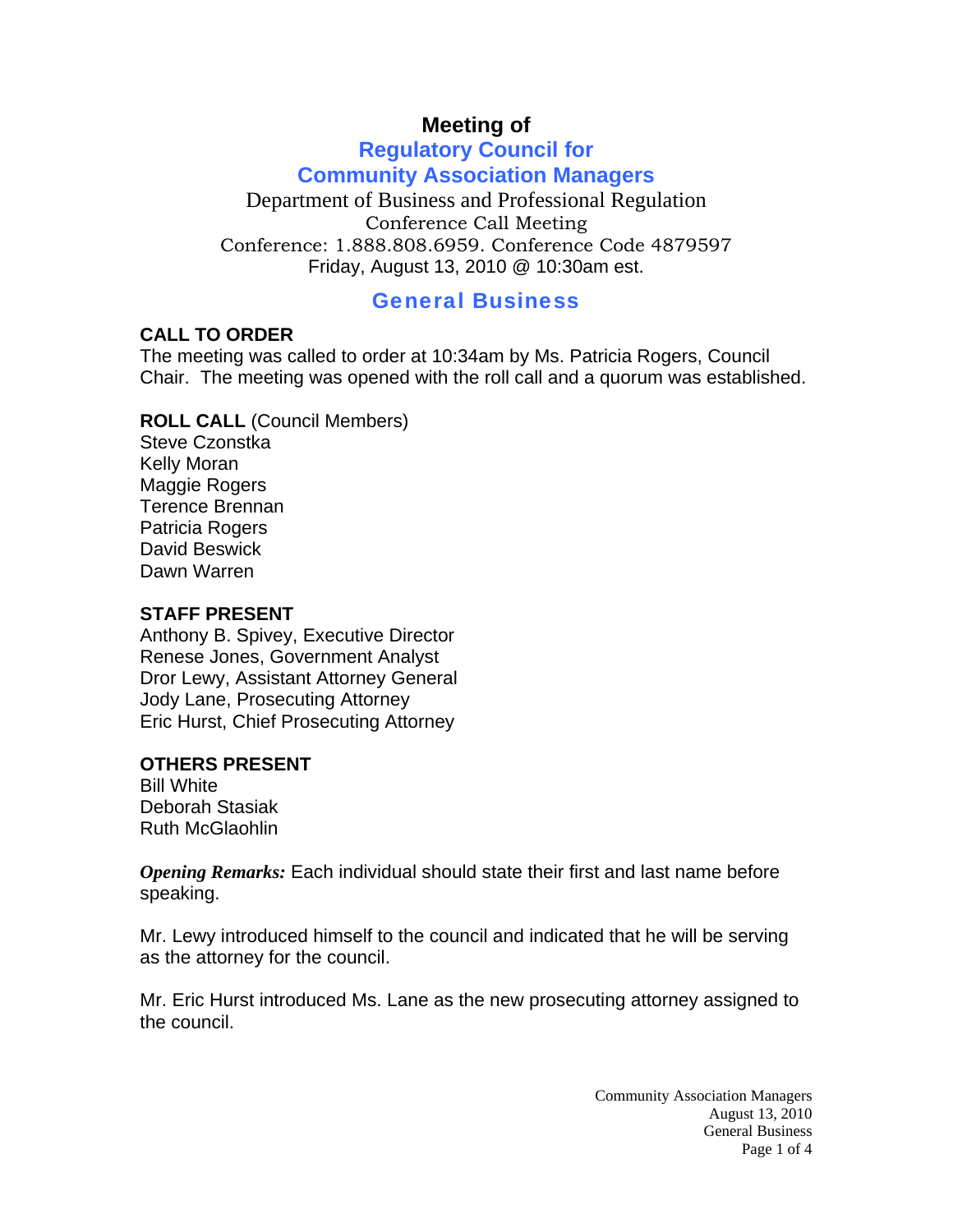#### **REVIEW AND APPROVAL OF THE MINUTES FROM THE MAY 7, 2010 MEETING**

**MOTION:** Mr. Czonstka moved to approve the minutes.

**SECOND:** Ms. Moran seconded the motion and it passed unanimously.

#### **CHAIR REPORT**

Ms. Patricia Rogers indicated that the meetings had cross talking.

Ms. Patricia Rogers indicated adding several items to the next agenda to as following:

- Legislative language to change the council to a board.
- Remove complaints from the public website in a reasonable timeframe.
- Request the next meeting to be held in person.
- Look at the education requirement within the CAM profession. She believes the CAM managers are not getting the proper training.

She thanked the council members for attending the meeting.

# **COUNCIL COUNSEL REPORT**

Mr. Lewy informed council that rules 61E14.002 and 61E14.003 Florida Administrative Code (FAC) passed through Joint Administrative Procedures Committee (JAPC) office. The effective filing date for these rules is August 13, 2010.

Ms. Patricia Rogers had a question regarding the 24 hours continuing education credit rule. Mr. Spivey stated that Mr. Dennis addressed the rule and there was a time issue with JACP and that's the reason the rule is not published.

Mr. Spivey stated that the rule to change the title of the CAM entity to Management firm rules is located with our rule attorney and he is waiting on this rule to be finalized.

Mr. Lewy had questions regarding rule 61E14-4.001 and he will work with staff to make the necessary changes and this rule should be published soon.

Mr. Lewy will be drafting language to be reviewed by council regarding Ms.Barbara Blanco's rule challenge to Rule 61E14-2.0001 (5).

# **PROSECUTING ATTORNEY'S REPORT**

Ms. Lane provided an updated statistical report on the prosecution and regulation of CAMs report via e-mail to the members.

Ms. Lane informed council she does not have a report on the legal updates.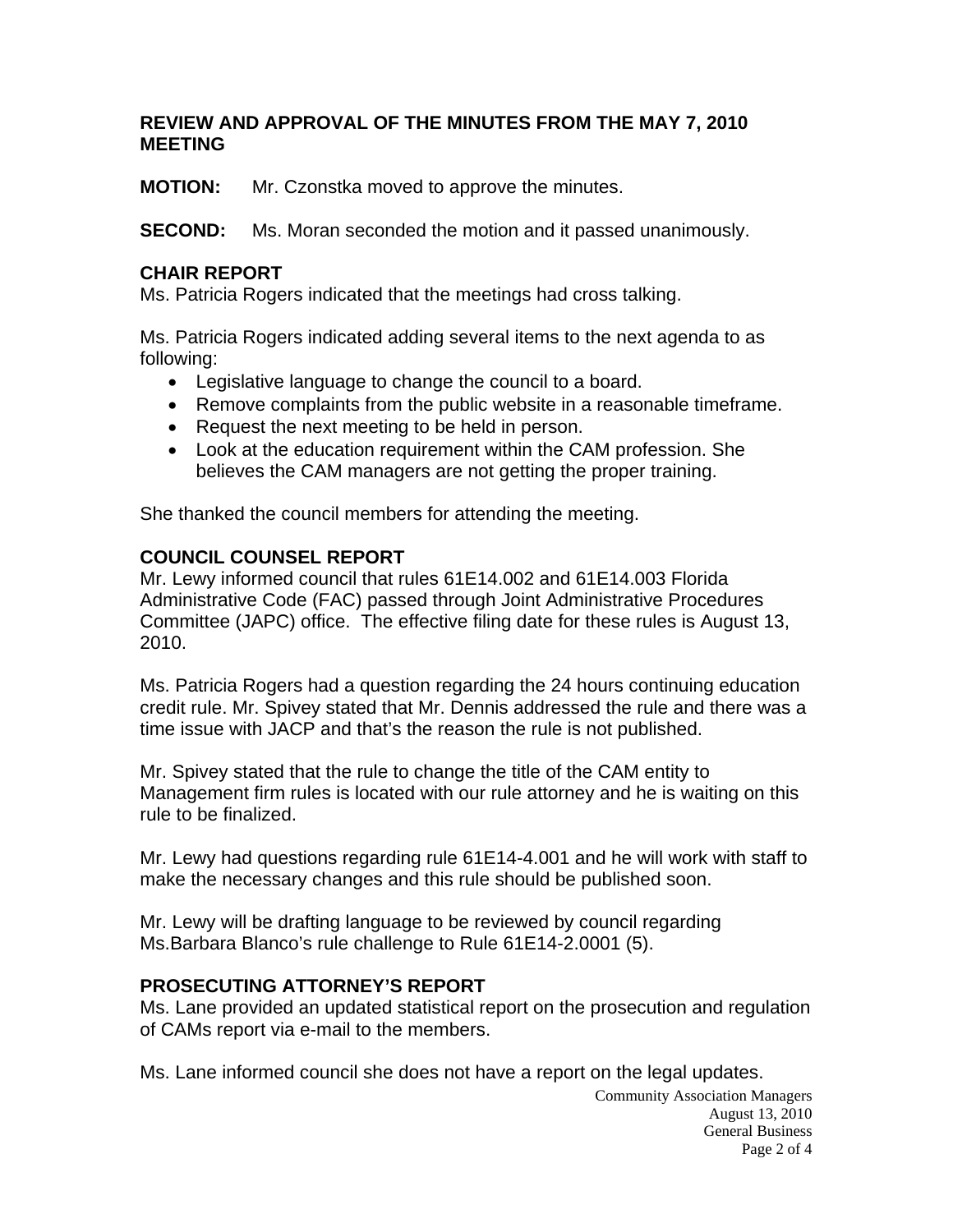Ms. Patricia Rogers stated that the council has asked for the nature of the case be added to the report.

Mr. Hurst stated that the report is a standard report that is given to all professions. Ms. Jones and Mr. Spivey add a detail report in your newsletters.

Ms. Moran requested staff to draft rule language to discipline unlicensed cases and evaluation fees.

**MOTION:** Ms. Warren made a motion to approve staff to draft language to discipline unlicensed cases and evaluation fees.

**SECOND:** Mr. Beswick seconded the motion and it passed unanimously.

# **ROLL CALL VOTE**

Ms. Patricia Rogers-yes, Ms. Moran-yes, Ms. Maggie Rogers-yes, Mr. Beswickyes, Mr. Czonstka-yes, Ms. Warren-yes and Mr. Brennan-yes

# **EXECUTIVE DIRECTOR**

Mr. Spivey provided the committee with the December 31, 2009 financial statements as follows:

Operating Account - \$249,698 Unlicensed Activity Account - \$57,238

# **COUNCIL INFORMATION**

CAM Public Information Program Council requested staff to locate a vendor to design the CAM public information program brochure.

**MOTION:** Mr. Czonstka made a motion to approve staff to move forward.

**SECOND:** Mr. Brennan seconded the motion and it passed unanimously.

#### **ROLL CALL VOTE**

Ms. Patricia Rogers-yes, Ms. Maggie Rogers-yes, Ms. Moran-yes, Mr. Beswickyes, Mr. Czonstka-yes, Ms. Warren-yes and Mr. Brennan-yes

# **OLD BUSINESS**

There were several comments from the audience.

#### **SUGGESTED TOPICS FOR THE NEXT MEETING**

- NBC CCAM program
- CAM education standards in our state -vs- other states

Community Association Managers August 13, 2010 General Business Page 3 of 4